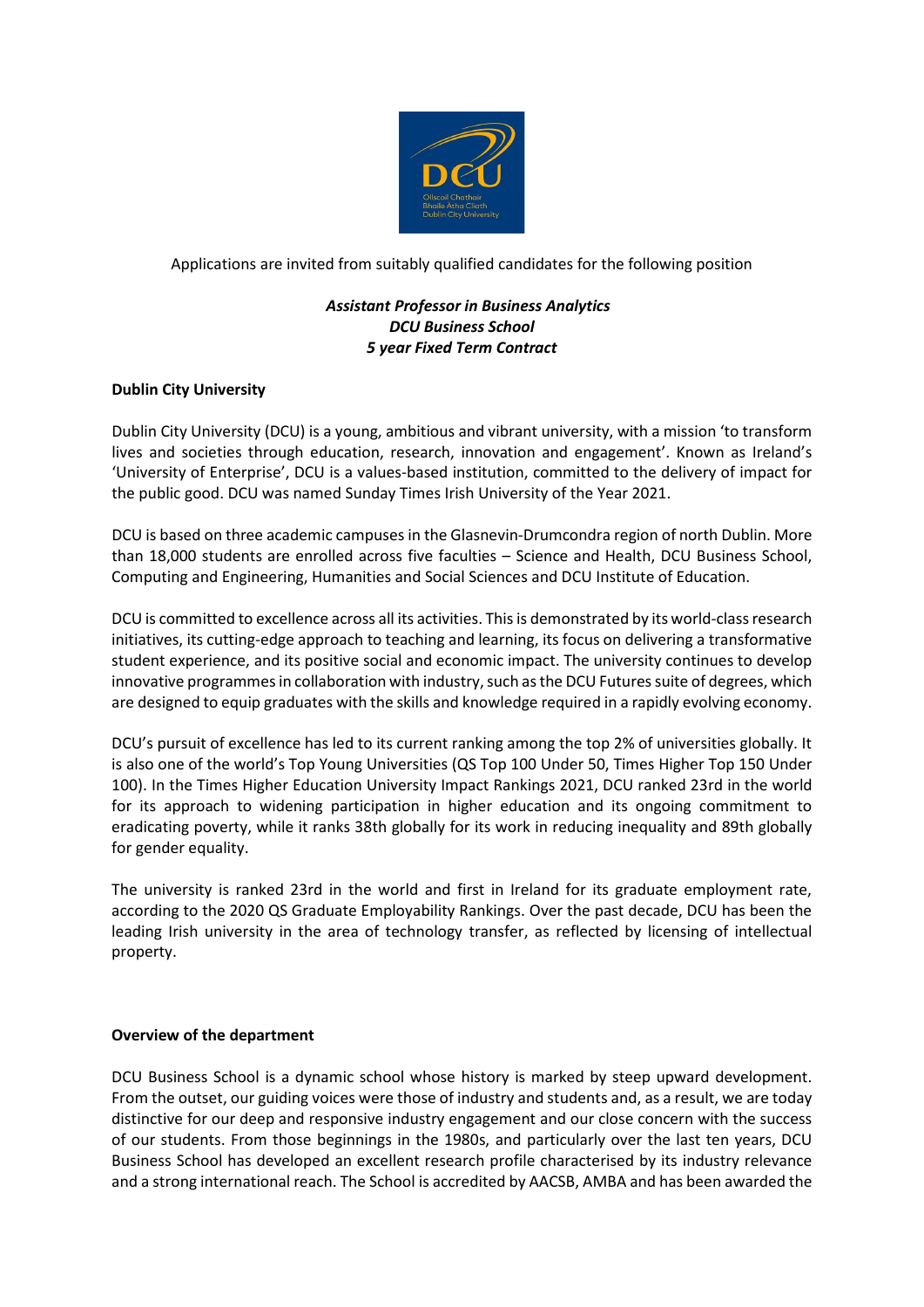Small Business Charter from the Chartered Association of Business Schools. Additionally, our programmes have relevant professional accreditations. DCU Business School is an engaged, innovative internationally-focused school which prides itself on its excellent reputation for impacting students, the academic community, industry and wider society.

# **Role Profile**

The successful candidate will be a member of the Enterprise and Innovation Group in DCU Business School. Sh/e will hold (or be close to completing) a PhD in Business and Data Analytics or a relevant field such as Statistics, Operations Research, Mathematics and Econometrics. Applicants with expertise in big data, artificial intelligence and business intelligence are particularly welcome. The successful candidate will ideally have a record of accomplishment of high quality research or show evidence of being able to establish such a record. Sh/e will be teaching modules in Analytics and will also participate in the School's external engagement activities. Further, the successful candidate is expected to contribute to programme management, research supervision and the service activities of the School and University.

Further information concerning DCU Business School is provided in the *Information Pack for Candidates* available [here.](https://business.dcu.ie/wp-content/uploads/2021/02/Recruitment-Brochure-2021-option-B.pdf)

### **Duties and Responsibilities**

Please refer to the job description for a list of duties and responsibilities associated with this role.

### **External Engagement**

To enhance the reputation and impact of DCU Business School through engagement in external academic, business, professional, public sector and community activities (approved by the Executive Dean, where appropriate).

# **Qualifications and Experience**

Candidates must have a PhD (or be close to submitting a PhD for examination) in Business and Data Analytics or a related discipline. Previous teaching and research experience is required and a relevant professional qualification, where appropriate, is welcomed. Relevant industry experience is desirable.

We are seeking candidates who have a well-defined research plan and have the capability to publish in high impact international journals. Candidates should have (or be able to develop) international networks and collaborations. Candidates should also demonstrate excellent interpersonal and communication skills consistent with the highest quality of teaching and learning, together with evidence of successful teamwork and a collegial approach.

The successful candidate will have the opportunity to play an important role in the further development of the School's national and international reputation, and to make a significant contribution to the research activity and industry engagement of the School and to the design, delivery and management of programmes at undergraduate, postgraduate and executive levels.